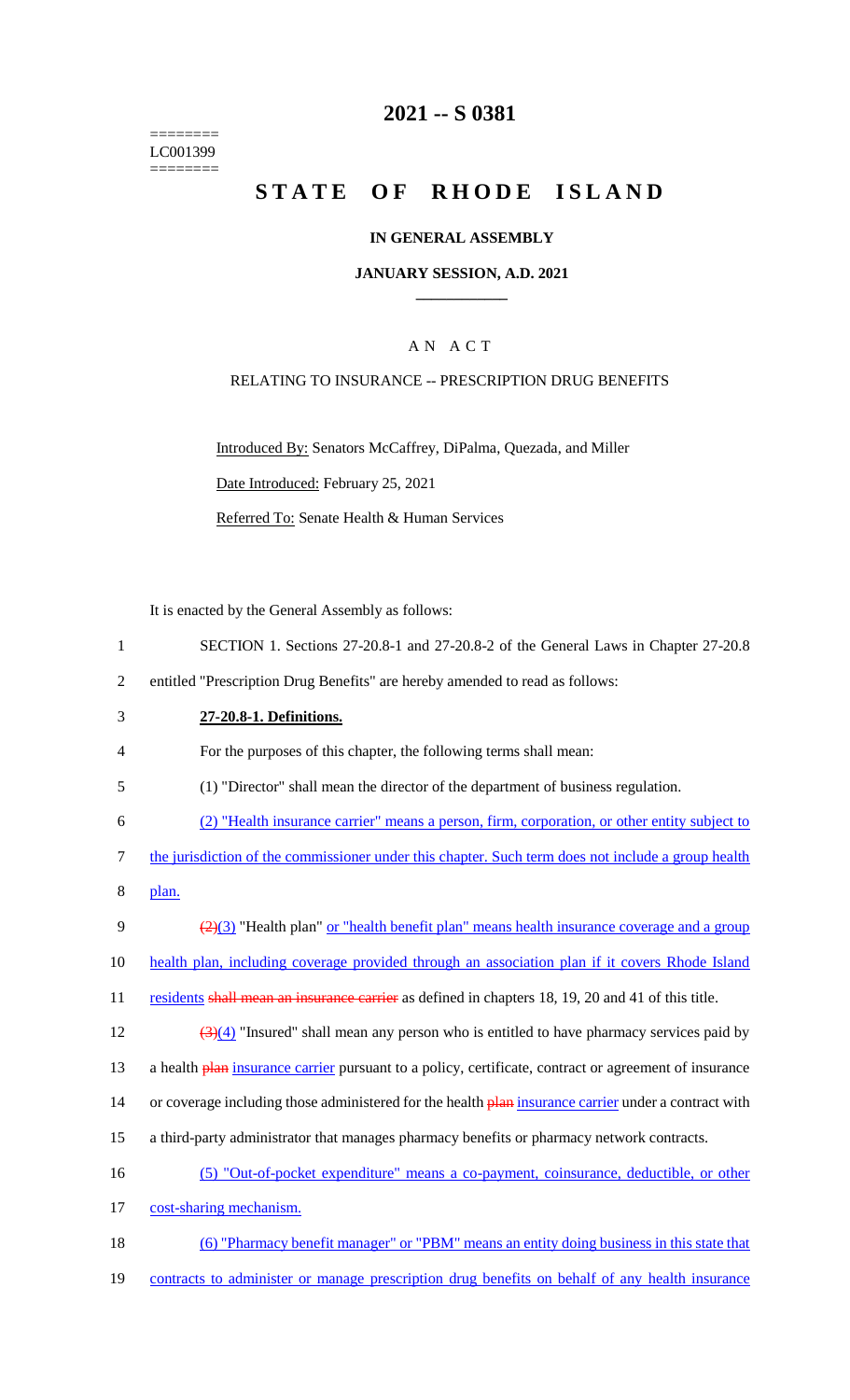1 carrier that provides prescription drug benefits to residents of this state.

# 2 **27-20.8-2. Pharmacy benefit, limits and co-payments.**

3 Any health **plan** insurance carrier that offers pharmacy benefits, pursuant to a policy, 4 certificate, contract or agreement of insurance or coverage including those administered for health 5 insurance carrier under a contract with a third-party administrator that manages pharmacy benefits 6 or pharmacy network contracts issued on or after January 1, 2022, shall comply with the following: 7 (a) When a health plan's insurance carrier's pharmacy benefit has a dollar limit, the 8 insured's use of such benefit shall be determined based on the health plan's insurance carrier's 9 contracted rate to purchase the drug minus the enrollee's applicable co-payment for covered drugs. 10 The balance will apply towards the enrollee's dollars limit. 11 (b) When a health **plan** insurance carrier charges a co-payment for covered prescription

12 drugs that is based on a percent of the drug cost, the health plan insurance carrier shall disclose 13 within the group policy or individual policy benefits description statement whether the co-payment 14 is based on the plan's health insurance carrier's contracted rate to purchase the drug or some other 15 cost basis such as retail price.

16 (c) A health insurance carrier or other health benefit plan offered by a health insurer or 17 pharmacy benefit manager shall not include an annual or lifetime dollar limit on prescription drug 18 benefits for any individual.

19 (d) A health insurance carrier or other health benefit plan offered by a health insurer or 20 pharmacy benefit manager shall limit a beneficiary's out-of-pocket expenditures for prescription 21 drugs, including specialty drugs, to no more for self-only and family coverage per year than the 22 minimum dollar amounts in effect under § 223(c)(2)(A)(i) of the Internal Revenue Code of 1986 23 for self-only and family coverage.

- 24 (e) For prescription drug benefits offered in conjunction with a "high-deductible health 25 plans" (HDHP) as defined in §  $223(c)(2)(A)(i)$  of the Internal Revenue Code of 1986, a health 26 insurance carrier may not provide prescription drug benefits until the expenditures applicable to 27 the deductible under the HDHP have met the amount of the minimum annual deductibles in effect 28 for self-only and family coverage under  $\S 223(c)(2)(A)(i)$  of the Internal Revenue Code of 1986 29 for self-only and family coverage, respectively. Once the foregoing expenditure amount has been 30 met under the HDHP, coverage for prescription drug benefits shall begin, and the limit on out-of-31 pocket expenditures for prescription drug benefits shall be as specified in subsection (d) of this 32 section.
- 33 (f) The office of the health insurance commissioner may use any of its enforcement powers 34 to obtain compliance with this section.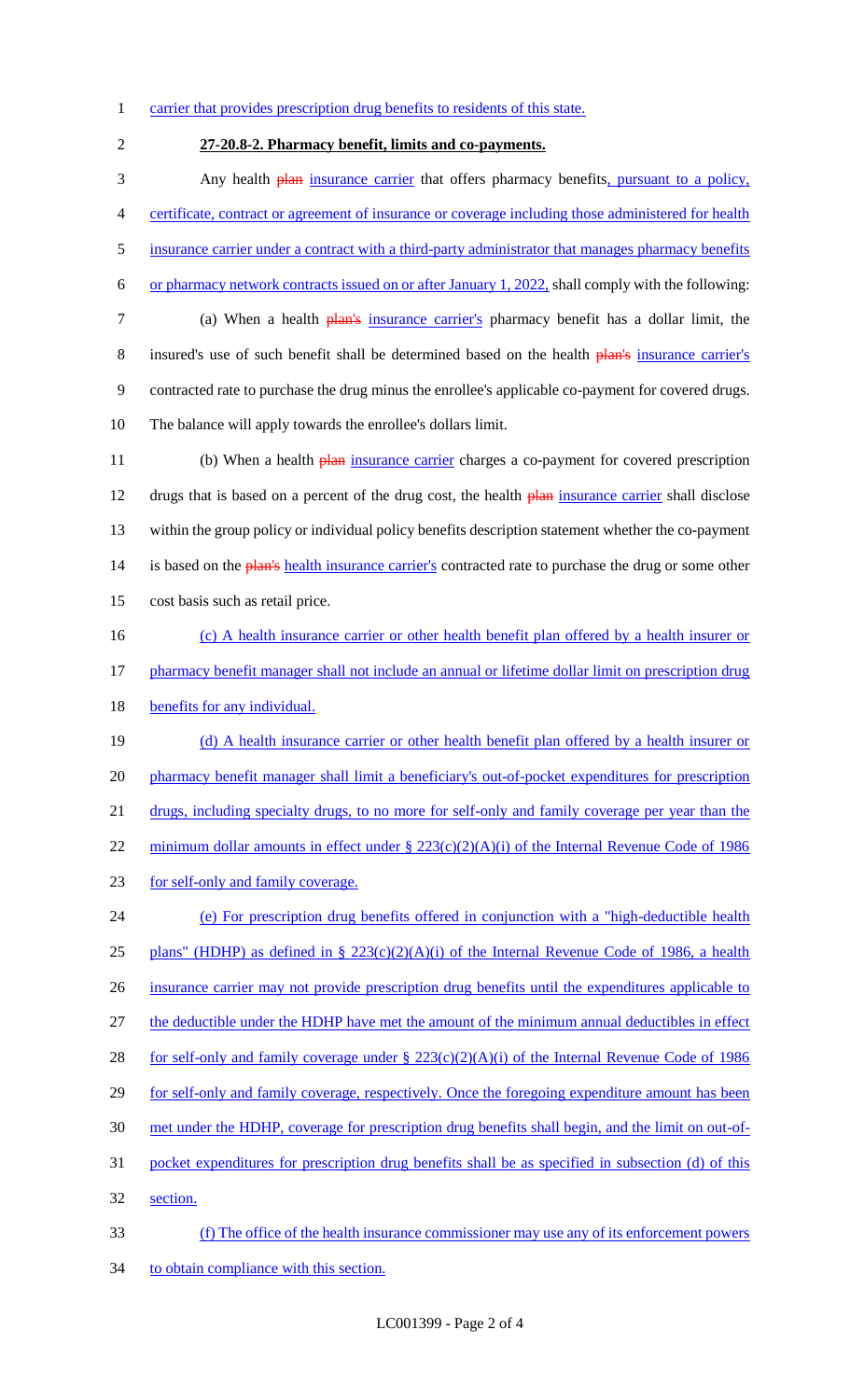1 SECTION 2. This act shall take effect upon passage.

#### $=$ LC001399  $=$

LC001399 - Page 3 of 4